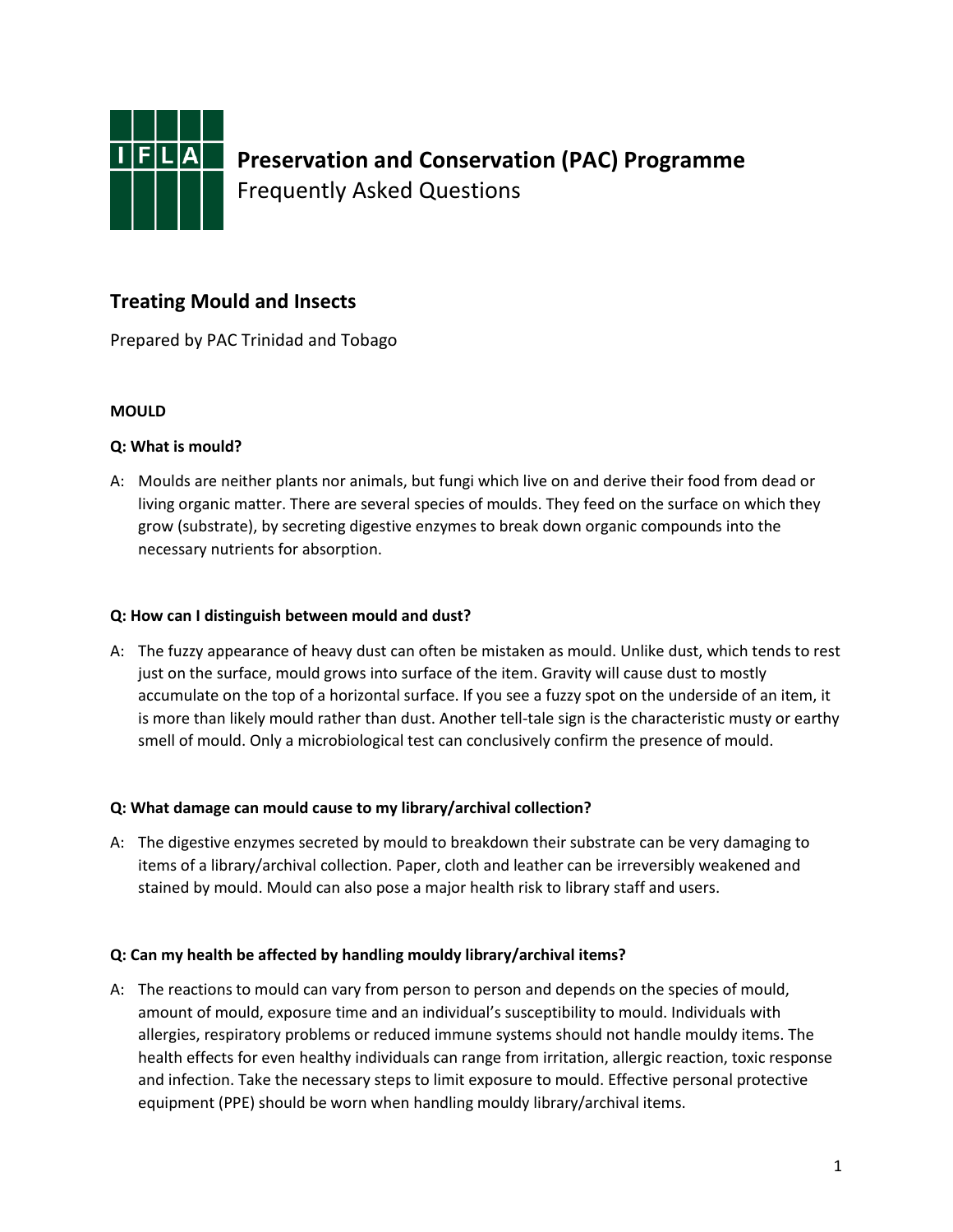#### **Q: Are gloves and a dust mask enough protection against mould?**

- A: For a small-scale mould contamination, the following is recommended as the minimum personal protection:
	- For respiratory protection use a N95 or N100 (FFP2 or FFP3 rating) disposable particulate respirator
	- Protect your hands with close-fitting vinyl or nitrile gloves
	- Wear safety goggles to protect your eyes

For more extensive contamination, full-face respirators and protective clothing with head and boot coverings (e.g. Tyvek® suit) are needed to provide additional protection.

Consult with a health and safety expert for guidance on selecting appropriate PPE.

#### **Q: Is cleaning enough to prevent mould growth in my library/archival collection?**

A: Mould is everywhere. It is impossible to completely remove mould spores from our collections.

The most effective strategy is to implement environmental conditions which inhibit mould growth. This strategy can include:

- $\circ$  Reducing mould spores: Limit the amount of spores entering by closing windows and using air-conditioning and filtration.
- o Controlling nutrient sources: Dust contains both mould spores and nutrients. So it is important to clean and maintain the collection. An effective housekeeping programme ensures that collections and the surrounding space are regularly cleaned.
- $\circ$  Controlling Moisture: The risk of mould growth on collection items increases from extended exposure to high relative humidity (RH) and depends on the how much water vapour items absorb. Ensure that the dehumidification controls of any air conditioning units keep the RH to below 60%.
- o Air Circulation: Maintaining good air circulation helps eliminate pockets of moist stagnant air. Increased air flow also reduces the quantities of mould spores landing on collection items.
- o Temperature: Lower temperatures (with low RH) will benefit collections.

## **Q: Are Lysol®, bleach and other household cleaning agents effective in cleaning mould on books and documents?**

A: Though these household cleaning agents are good for sanitizing solid surfaces, they are not recommended for treating library/archival collections. These chemicals can be damaging to the inks, paper, textiles and leather contained in our collections. One effective way to remove inactive dry mould from the surface of the collection item is by vacuuming. Use a vacuum outfitted with a HEPA filter and accessories to prevent recirculation of the mould spores and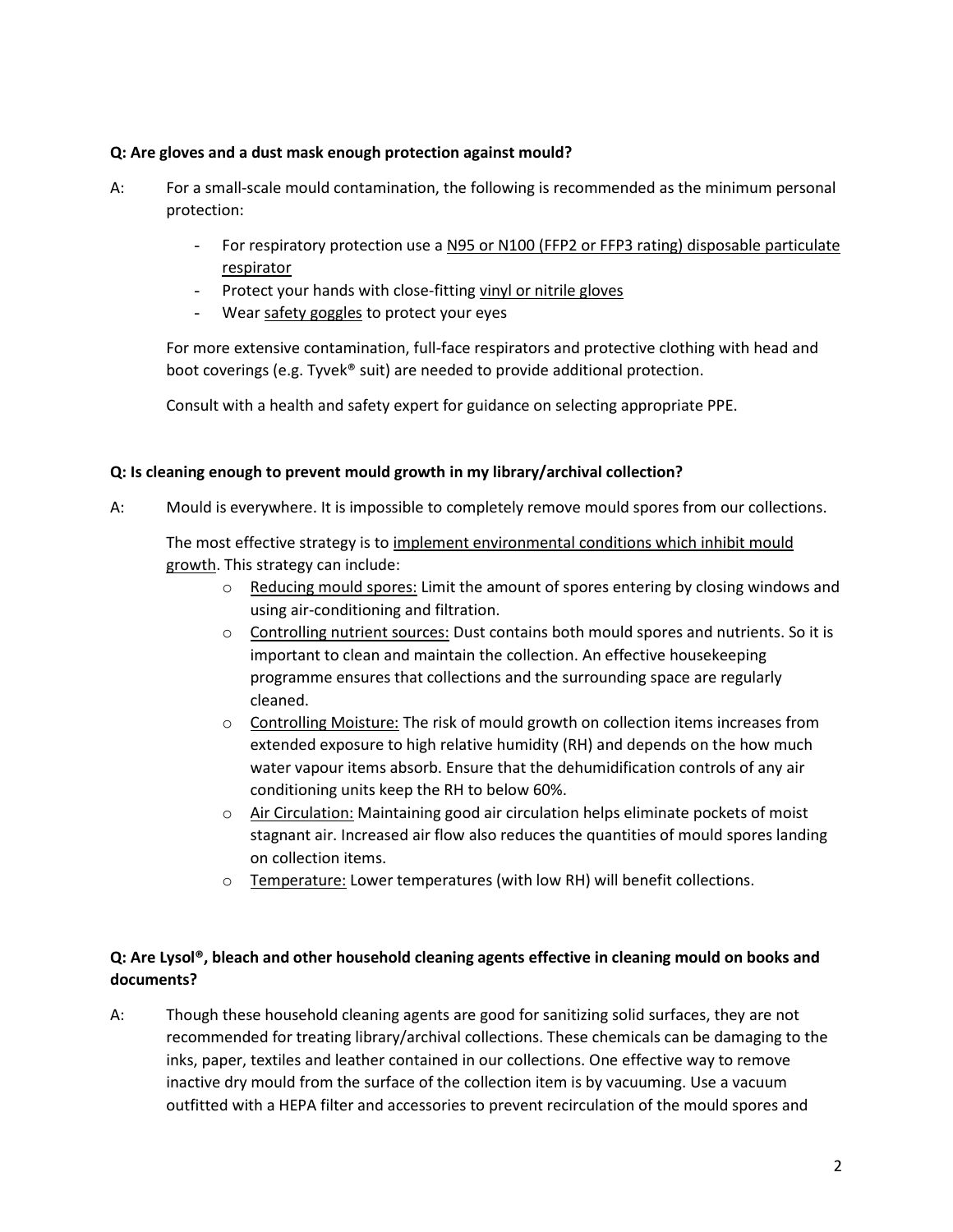particles. This best done outdoors or in a fume hood/cupboard designed to capture the mould spores and fragments.

## **INSECTS**

### **Q: What type of insects are harmful to our library/archival collections?**

- A: A variety of insects and other pests attack binding materials, adhesives and other substances in library/archival collections. Though some insects feast on the cellulose fibre of paper and board, most are attracted to the added compounds like the adhesives and starches. The most common of insects which attack library/archival materials in a tropical region are:
	- $\circ$  Drugstore beetles (often called bookworms, this tiny reddish-brown beetle produces a yellow larva which eats through board and paper);
	- $\circ$  Termites (which eat all cellulosic materials beyond wood including paper, binding cloth and board);
	- o Silverfish; and
	- o Cockroaches (which both favour starch and items containing starch).

### **Q: What are the signs of an insect infestation?**

A: Early detection of insect presence allows for effective remedial action in safeguarding a library/archive collection. Look for the following signs of insect activity:

- o Dead or alive insects;
- o Insect parts, wings or frass (droppings, which often matches the colour of the collection item being eaten); and
- o Holes, chewing or grazing marks on collection items.

### **Q: How do I treat with an insect infestation in my library/archive?**

- A: When an insect infestation is discovered the following steps are recommended:
	- $\circ$  Isolate and bag any infested items. This serves to quarantine the items so that other materials of the library/archive will not be affected.
	- $\circ$  Decide on a method to treat and clean the infested items. Chemical pesticides or fumigants can cause irreversible damage to collection items. Remnants of the chemicals after treatment can be toxic to persons accessing collection items and spaces. Alternatives to chemical fumigation are considered in Q. 12.
	- $\circ$  The items must be monitored after they are treated to ensure that the insects have been eliminated.
	- o The environmental conditions must be improved by implementing an Integrated Pest Management programme. See Q. 11 for information about IPM strategies.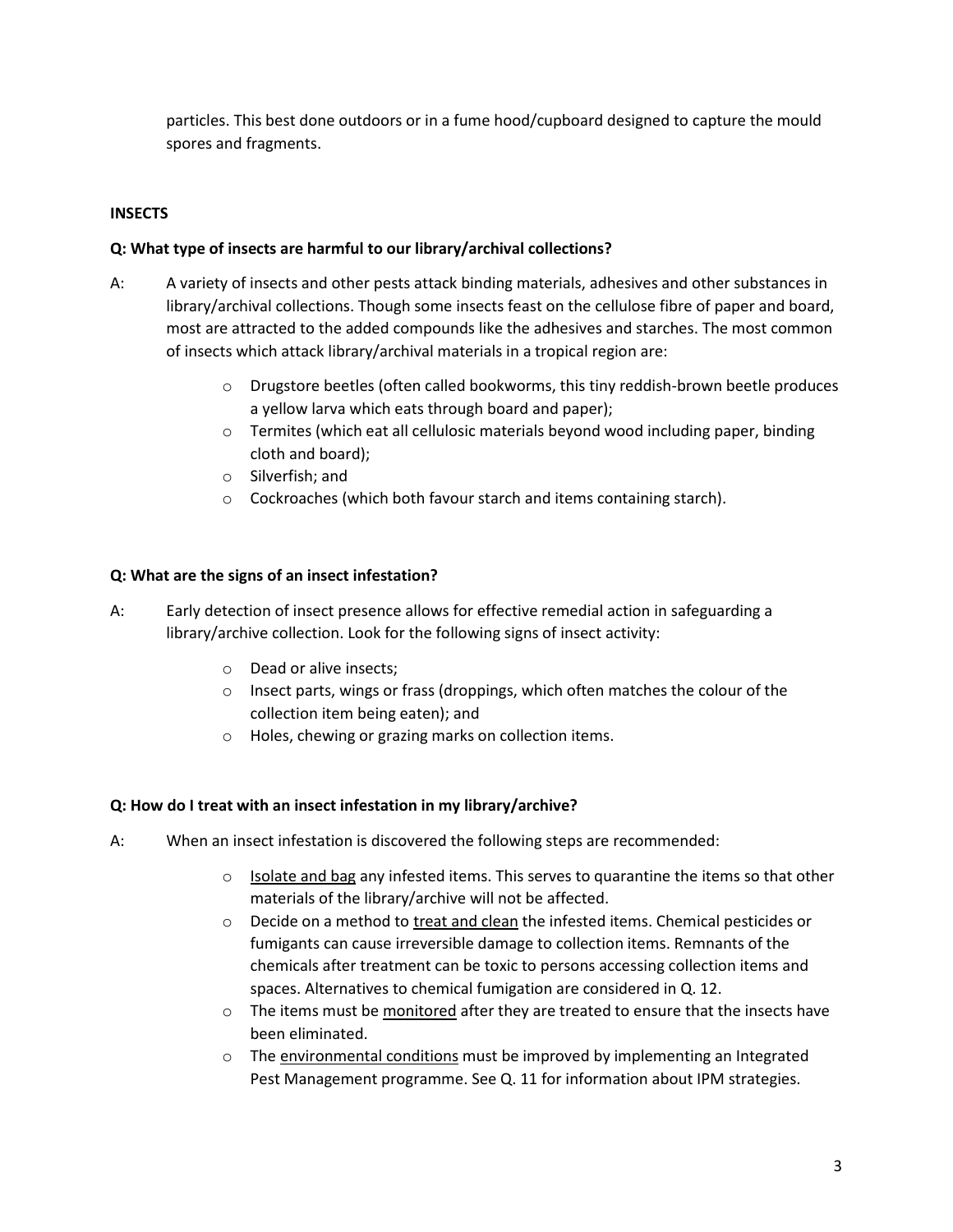#### **Q: Are bug traps enough for preventing an infestation in my library/archive?**

- A: The best defence against pests is to monitor and change the conditions which encourage them to flourish. We can make our library/archive collections pest-free by engaging in activities which create inhospitable conditions for them. While using sticky traps can be useful for monitoring insect presence, it is not a standalone method for controlling and preventing an infestation. These must be used in conjunction with an Integrated Pest Management programme. Consider implementing the following IPM strategies at your library/archive:
	- $\circ$  Improve the building exterior: All windows and doors should be tightly sealed. Doors should not be propped open regularly. Openings around pipes, drains and holes for electrical/telephone cables should be sealed.
	- o Improve climate control: Insects thrive in temperatures between 20-30°C and in humidity levels between 60-80%RH. Maintain a cool and dry climate to help control insects.
	- o Check water sources: Regularly inspect pipes and other sources of water in restrooms, kitchens and around air-conditioning equipment. Wrap pipes or vents which 'sweat' with insulating material. Under and around refrigerators and appliances that combine heat and moisture should be regularly cleaned.
	- $\circ$  Control food sources: Keep food consumption and preparation areas separate from collection areas. Clean up should be done immediately. All food should be stored in tightly sealed containers or refrigerated. Trash should be removed from the building daily.
	- o Ensure regular housekeeping: Collection areas should be cleaned routinely and thoroughly. Dust provides an ideal habitat and food source for insects. Regular cleaning and inspection also allows you to look for signs of insect activity.
	- **1. Is it safe to use a bug spray/insecticide to treat my infested library/archival collection?** Traditional chemical insecticides can cause irreversible damage to library/archival items. Remnants of the chemicals after treatment can be toxic to persons accessing collection items and spaces. Given the health and environmental risks of using toxic fumigants, several libraries and archives have considered the following alternatives:
		- Freezing: Most paper-based items can be safely frozen. This allows the insects contained in the collection items to be exposed to sub-zero temperatures at which their bodily fluids crystallize. A household or commercial freezer able to maintain a low temperature of -20°C can be used for this process. See (Raphael, 1994) for details of the freezing procedure.
		- Modified atmospheres: This insect extermination method replaces the air around the infested item with various inert gases, such as nitrogen, carbon dioxide, or argon. This creates an anoxic (low oxygen) environment which kills insects by suffocation and dehydration over a period of days. See (Burke, 1999) for guidelines on creating anoxic microenvironments.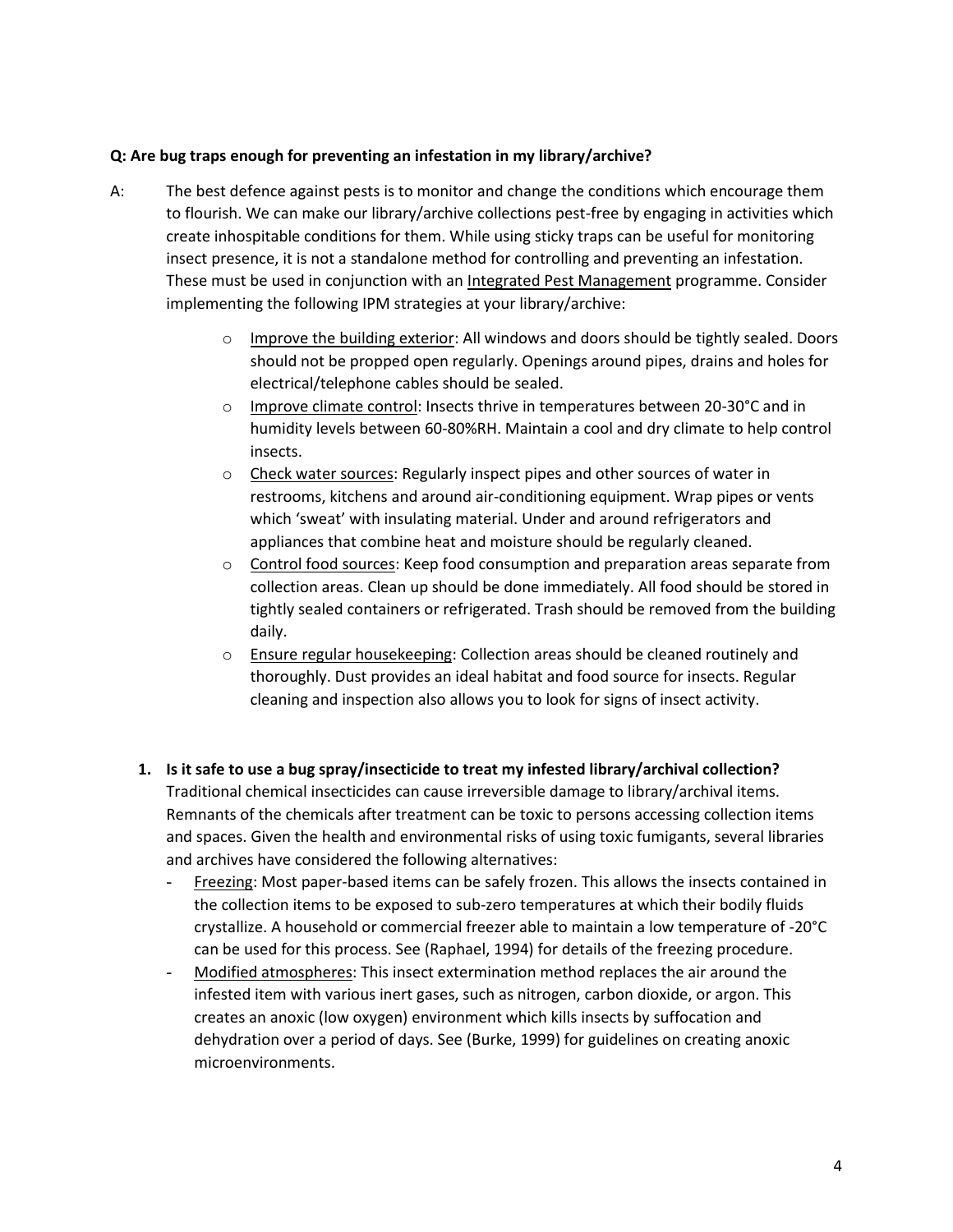#### **REFERENCES**

- Burke, J. (1999, May). Anoxic Microenvironments: A Treatment For Pest Control Conserve O Gram No. 3/9. Retrieved from Museum Management Program - National Parks Service: https://www.nps.gov/museum/publications/conserveogram/03-09.pdf
- Child, R. (1998, August). Monitoring Insect Pests With Sticky Traps Conserve O Gram No. 3/7. Retrieved from Museum Management Program - National Park Service: https://www.nps.gov/Museum/publications/conserveogram/03-07.pdf
- Guild, S., & MacDonald, M. (2004). Mould Prevention and Collection Recovery: Guidelines for Heritage Collections. Retrieved from Canadian Heritage. Canadian Conservation Insitute: http://www.publications.gc.ca/site/eng/9.810482/publication.html
- International Federation of Library Associations and Institutions Core Programme on Preservation and Conservation (IFLA-PAC); and Council on Library and Information Resources (CLIR). (1998). IFLA Principles for Care and Handling of Library Material. Retrieved from IFLA Publications from PAC: https://www.ifla.org/files/assets/pac/ipi/ipi1-en.pdf
- Lee, M. W. (1998, June). Prevention and Treatment of Mold in Library Collections with an Emphasis on Tropical Climates: A RAMP study. Retrieved from UNESCO: http://www.aboutrestoration.eu/text/woodlee.pdf
- Ogden, S. (1999). Cleaning Books and Shelves. Retrieved from Notheast Document Conservation Center: http://www.nedcc.org/resources/leaflets/4Storage\_and\_Handling/03CleaningBooksAndShelves. php
- Ogden, S. (2007). Temperature, Relative Humidity, Light, and Air Quality: Basic Guidelines for Preservation. Retrieved from Northeast Document Conservation Center: http://www.nedcc.org/resources/leaflets/2The\_Environment/01BasicGuidelines.php
- Parker, T. A. (2007). 3.10 Integrated Pest Management. Retrieved from Northeast Document Conservation Center: https://www.nedcc.org/free-resources/preservation-leaflets/3. emergency-management/3.10-integrated-pest-management
- Patkus, B. L. (2007). Emergency Salvage of Moldy Books and Paper. Retrieved from Northeast Document Conservation Center Preservation Leaflets: http://www.nedcc.org/resources/leaflets/3Emergency\_Management/08SalvageMoldyBooks.ph p
- Patkus, B. L. (n.d.). Monitoring Temperature and Relative Humidity. Retrieved from Northeast Document Conservation center: http://www.nedcc.org/resources/leaflets/2The\_Environment/02TemperatureAndHumidity.php
- Pinniger, D. B. (1998, August). Controlling Insect Pests: Alternatives to Pesticides Conserve O Gram No. 3/8. Retrieved from Museum Management Program - National Park Service: https://www.nps.gov/museum/publications/conserveogram/03-08.pdf